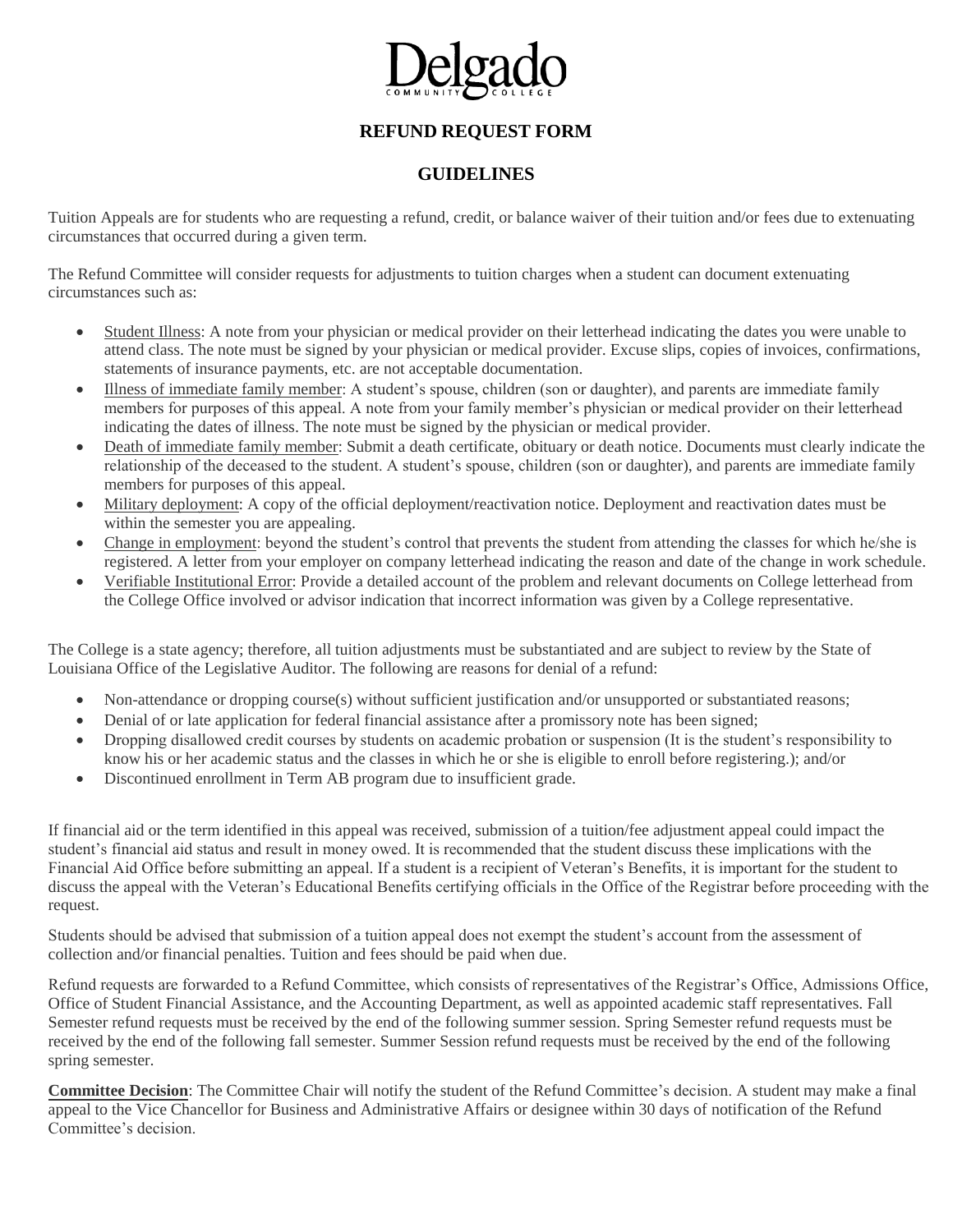

| STUDENT INFORMATION      |                         |                   |  |  |
|--------------------------|-------------------------|-------------------|--|--|
| Last Name:               | First Name:             | LoLA ID:          |  |  |
| Email Address:           |                         | Semester/Year:    |  |  |
| <b>Amount Requested:</b> | Financial Aid Received: | Refunds Received: |  |  |

| <b>SCHEDULE OF DROPPED COURSES</b> |              |                       |                     |  |
|------------------------------------|--------------|-----------------------|---------------------|--|
| COURSE(S)                          | Date of Drop | <b>Course/Section</b> | <b>Credit Hours</b> |  |
| Course #1                          |              |                       |                     |  |
| Course #2                          |              |                       |                     |  |
| Course #3                          |              |                       |                     |  |
| Course #4                          |              |                       |                     |  |
| Course #5                          |              |                       |                     |  |
| Course #6                          |              |                       |                     |  |

### **REASON FOR APPEAL**

 $\Box$  Student Illness: A note from your physician or medical provider on their letterhead indicating the dates you were unable to attend class. The note must be signed by your physician or medical provider. Excuse slips, copies of invoices, confirmations, statements of insurance payments, etc. are not acceptable documentation.

 $\Box$  Illness of immediate family member: A note from your family member's physician or medical provider on their letterhead indicating the dates of illness. The note must be signed by the physician or medical provider.

 $\Box$  Death of immediate family member: Submit a death certificate, obituary or death notice. Documents must clearly indicate the relationship of the deceased to the student.

 $\Box$  Military deployment: A copy of the official deployment/reactivation notice. Deployment and reactivation dates must be within the semester you are appealing.

 $\Box$  Change in employment: beyond the student's control that prevents the student from attending the classes for which he/she is registered. A letter from your employer on company letterhead indicating the reason and date of the change in work schedule.

 $\Box$  Verifiable Institutional Error: Provide a detailed account of the problem and relevant documents on College letterhead from the College Office involved or advisor indication that incorrect information was given by a College representative.

□ Other: Please Specify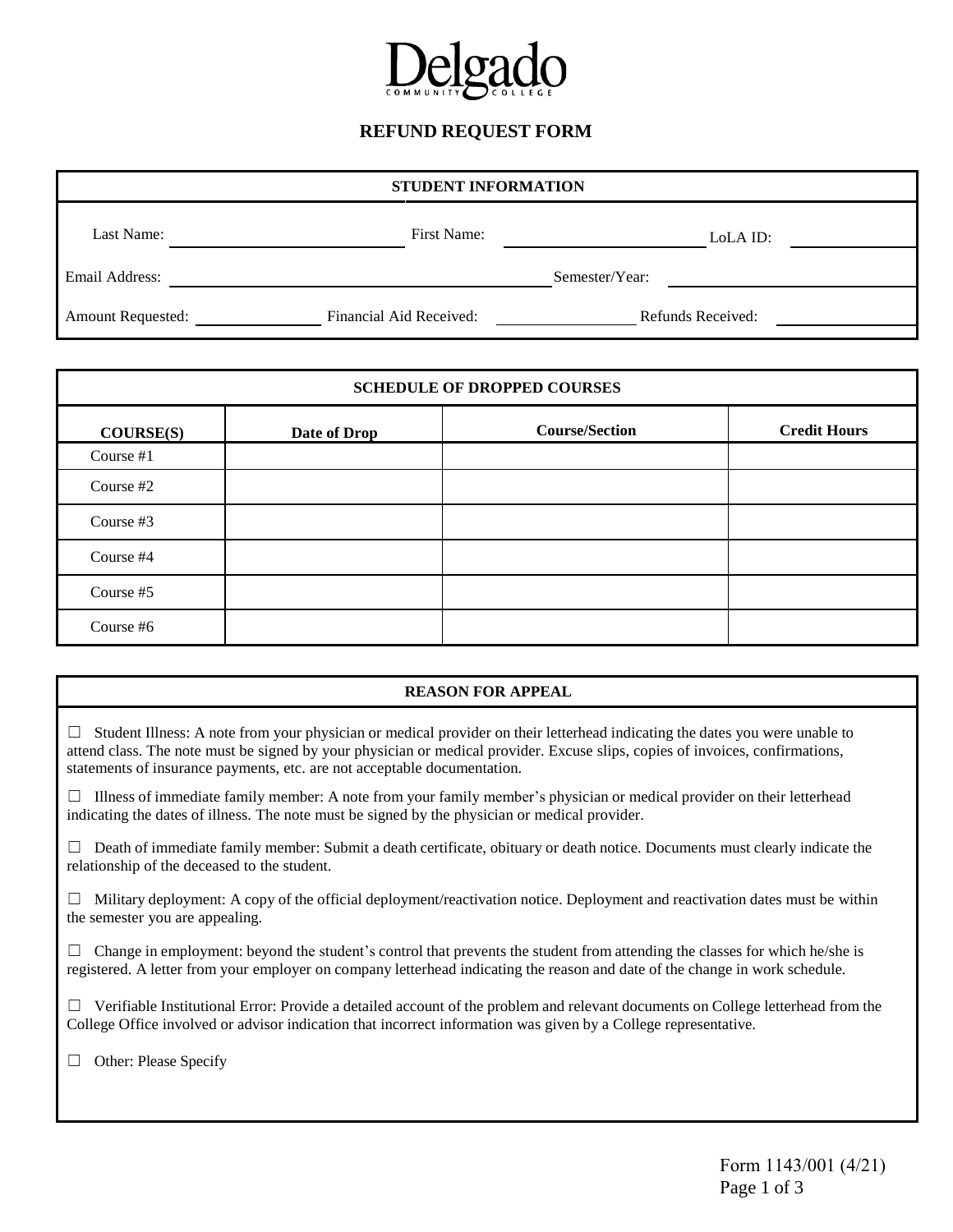

### **EXPLAINATION**

Provide a carefully detailed chronological explanation of why you feel you are justified in requesting a refund. You must provide dates in your explanation.